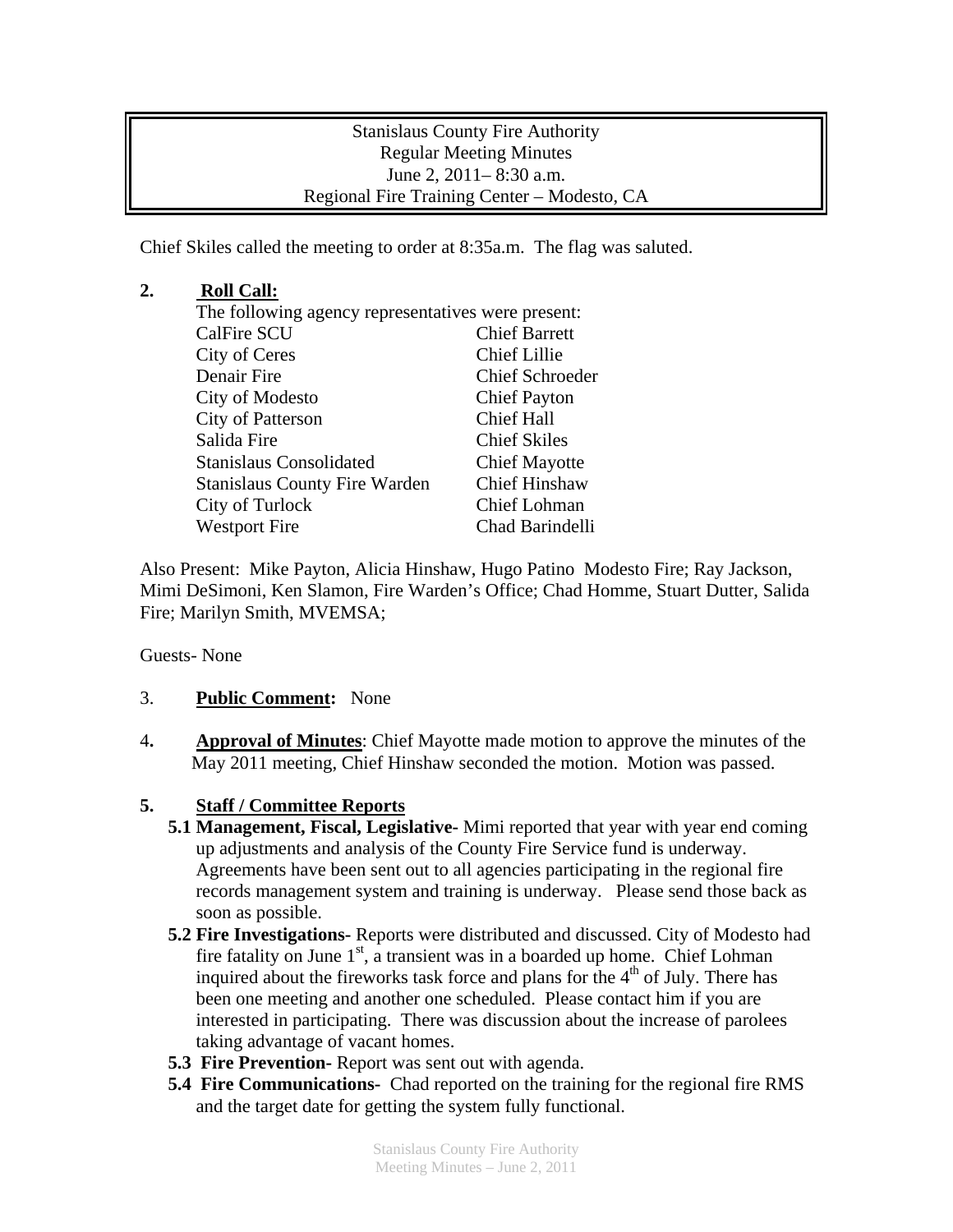- **5.5 Fire Training-** Report was provided with the agenda packet. The Golden Guardian Exercise took a considerable amount of time recently. Fire participated in several areas around the County and in the EOC. Flooding was the focus with hospital evacuations and power outages. There were hundreds of participants, players and volunteers. Chief Skiles recommended that all agencies review their compliance with NIMS.
- **5.6 EMS –** Alicia reported on the infection control training. The Fire Chiefs Assn. approved training in the fall. Measles are on the rise, our county is affected by this. Personnel should have documented immunity or vaccination records. Information from the Cal Chiefs EMS section has advised that the scope of practice for EMTs is changing. The state EMS authority is being eliminated by the current administration. On Star now has EMD available to all vehicles. A report on firefighter rehab. procedures was given. OSHA may demand to see an agencies rehab. policy on the scene of an incident; she has a policy available for review. The Chief's Association has a policy, Chief Lillie will review it to see if it covers the nine mandates.

## **6. Agenda Items**

**6.1 Operational Area Coordinator-** Chief Jackson provided a local agreement from CalFire TCU, it does not include CFAA rates. He attended a Region IV Coordinators meeting last week, there was a tremendous amount of information. Rate sheets need to be returned to CalEMA as soon as possible, every agency needs to understand what their reimbursement rate will be. Fire Chief's Assn. policy states that resources will be deployed under CFAA; if that is different for your agency, please let Chief Hinshaw know. There is a reduction in resource capability out of Region IV.

Sunday morning at 0600 the new CAD will go online, there has been extensive testing but there are always unknowns. There is an incident management team in place. An IAP will be distributed Friday so that Sunday morning if you have problems, you will have numbers to call for help that do not go to the dispatchers. It is critical that the ICT has the name and number of your duty officer for immediate contact.

- **6.2 Annual Business Plan-** A draft business plan was presented at the May meeting, comments were requested. Chief Barindelli said that he would not vote for the plan not knowing what the service level of Fire Investigations would be. Chief Mayotte made a motion to approve the Business Plan as presented Chief Hinshaw seconded the motion. A roll call vote indicated nine votes in favor and one opposed. The motion was passed.
- **6.3 Response letters** Chief Payton presented a letter in response to Senator Berryhill's bill to eliminate the fire sprinkler ordinance. Chief Mayotte made a motion to approve sending the letter on behalf of the Fire Authority, Chief Barrett seconded the motion. Motion was passed. Letter will be forwarded to Mimi to send out.

The meeting was adjourned at 1050 hrs.